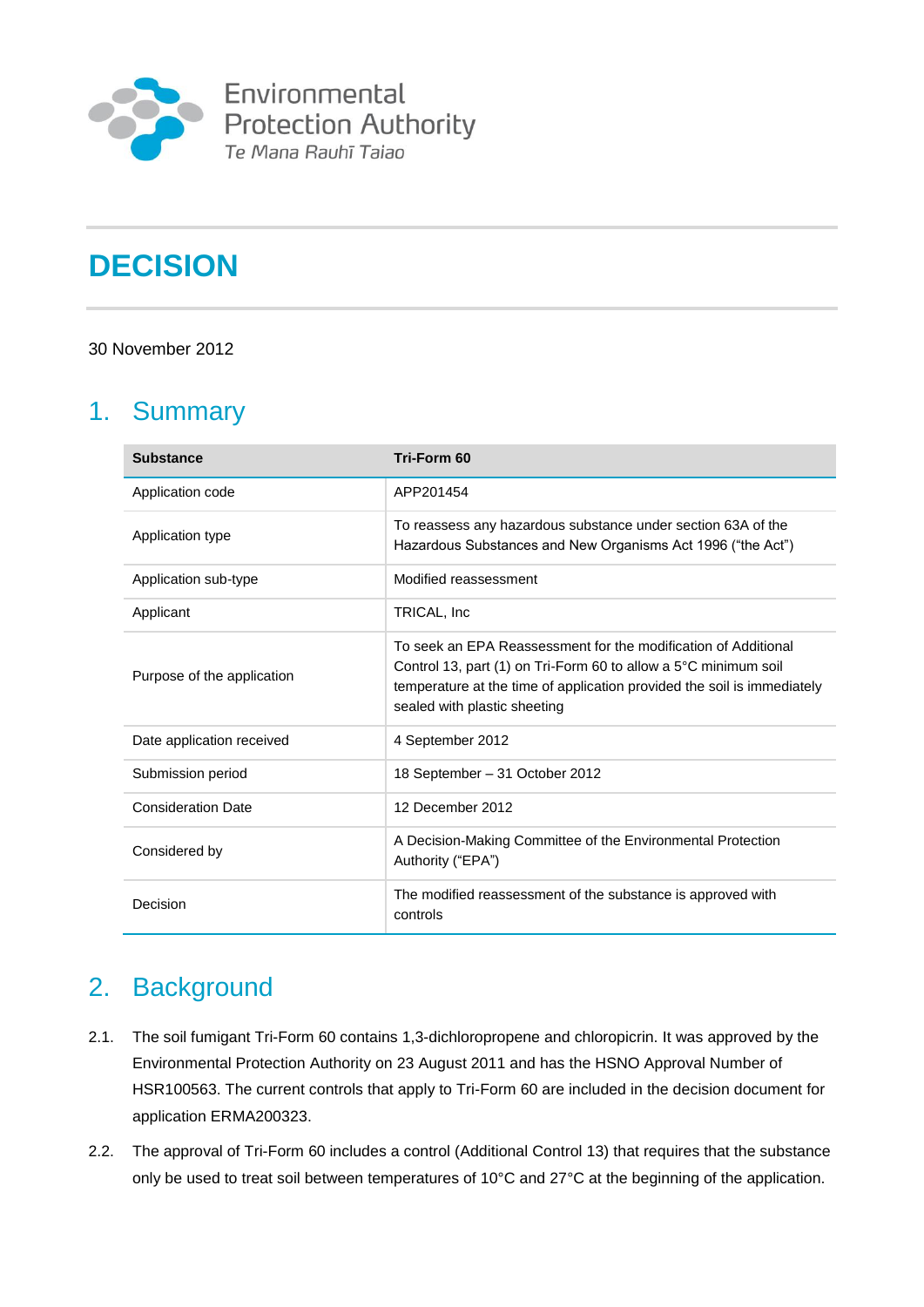- 2.3. The applicant is seeking the variation of this control to allow the substance to be applied into soil at a minimum temperature of 5°C, a reduction from the previous approved minimum of 10°C, when plastic covering is used on the treated soil.
- 2.4. Grounds for this reassessment were established under section  $62(2)(c)$  of the Act by the EPA in its decision dated 8 May 2012. In its decision, the EPA determined that the application of the substance to soil covered by plastic at temperatures down to  $5^{\circ}$ C represented a significant change in use compared to the use that is permitted by the current HSNO approval. As such, the EPA considered that the reassessment of the approval of Tri-Form 60 could be justified on the grounds that information has become available showing a significant change of use (section 62(2)(c)).

### 3. Process, consultation and submissions

- 3.1. The application was lodged by TRICAL, Inc pursuant to section 63A of the Act on 4 September 2012.
- 3.2. The Labour Group of the Ministry of Business, Innovation and Employment (MBIE), the Agricultural Compounds and Veterinary Medicines (ACVM) Group of the Ministry for Primary Industries (MPI) and the Ministry of Health were advised of the application on 5 September 2012. No comments were received.
- 3.3. The application was publicly notified and open for submissions from 18 September to 31 October 2012. No submissions were received.

### 4. The requirements of section 63A of the Act

- 4.1. Under section 63A(1) of the Act, a modified reassessment may be carried out where the reassessment will involve only a specific aspect of an approval and the proposed amendment is not a minor or technical amendment to which section 67A of the Act applies.
- 4.2. The Committee considers that-
	- (a) a reassessment of the substance under section 63 of the Act is not appropriate because the reassessment will involve only a specific aspect of the approval (i.e. the temperature of the soil at the time of application of Tri-Form 60); and
	- (b) the amendment is not a "minor in effect" or minor or technical amendment to which section 67A of the Act applies (i.e. a change in control about the soil temperature during application is not considered a minor in effect or minor or technical amendment, as the lower temperature may result in a significant increase in risk).
- 4.3. Under section 63A(6) of the Act, the EPA may approve or decline an application for reassessment under section 63A of the Act, as it considers appropriate, after taking into account:
	- (a) all the effects associated with the reassessment; and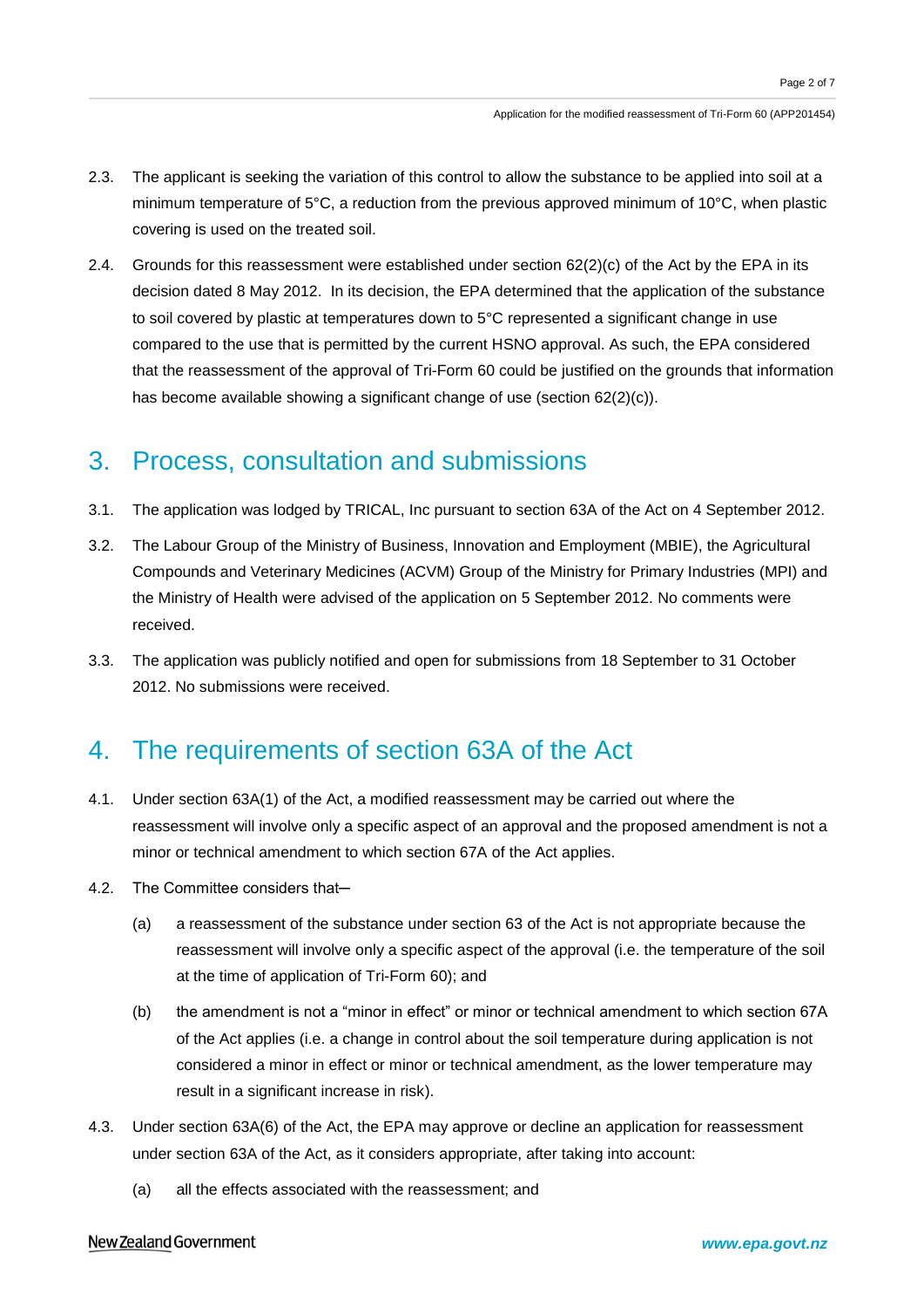(b) the best international practices and standards for the safe management of hazardous substances.

### 5. Assessment of the effects associated with the reassessment

5.1. The applicant's proposal is to modify the Additional Control 13 from the existing wording:

*"Measures required to restrict fumigant emission from treated soil (1) The soil temperature at the depth of injection shall be a minimum of 10*°C *and shall not exceed 27*°C*."* 

to

―*Measures required to restrict fumigant emission from treated soil* 

*(1a) The soil temperature at the depth of injection shall be a minimum of 5°C and shall not exceed 27°C at the beginning of the application when the soil is to be immediately covered with plastic sheeting, or (2a) The soil temperature at the depth of injection shall be a minimum of 10°C and shall not exceed 27°C at the beginning of the application when an alternative means of sealing the soil surface is used."*

5.2. The staff consider that the amended control would be clearer if it read as follows:

*(1a) The soil temperature at the depth of injection shall be a minimum of 5°C and shall not exceed 27°C when measured immediately before the beginning of the application of Tri-Form 60 when the soil is to be immediately covered with plastic sheeting, or* 

*(2a)The soil temperature at the depth of injection shall be a minimum of 10°C and shall not exceed 27°C when measured immediately before the beginning of the application when an alternative means of sealing the soil surface is used.*

#### Purpose of the original control to limit application to temperatures above 10°C

5.3. The reason for prohibiting fumigation at temperatures less than  $10^{\circ}$ C was based on the concern that the substance would be slower to degrade and potentially be more mobile in soil with an increased risk of contaminating groundwater. As a general rule, the half-life (the time taken for 50 % of a given substance to degrade in a particular media) of a pesticide in soil doubles with each 10ºC decrease in temperature.

#### Supporting information

- 5.4. The applicant provided one New Zealand study and one case study from the United States of America (USA) to support their proposed change to the control.
- 5.5. The first study by Homer and Hough (2011) from Plant and Food Research measured changes in soil temperature at three depths beneath soil covered with plastic sheeting, and in bare soil.

#### New Zealand Government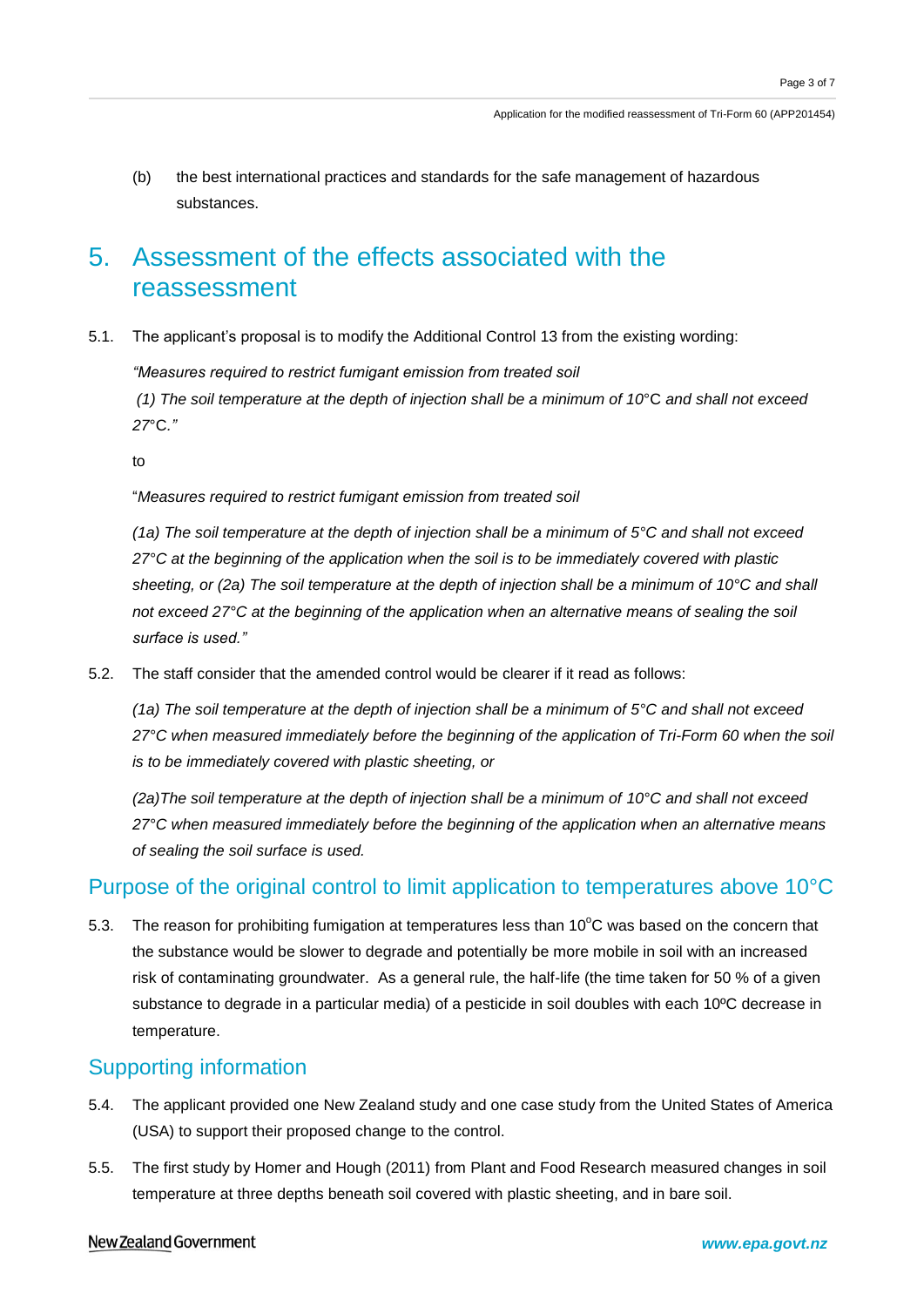- 5.6. The trial site was established in Hawke's Bay, New Zealand, in early spring 2011, to determine whether significant temperature increases occurred beneath plastic covers used in soil fumigation. Temperature loggers were placed at five, 20 and 30 cm beneath standard fumigation plastic and in bare soil.
- 5.7. Within a few hours of application of the plastic to the soil surface, temperatures were markedly higher under the plastic. Differences were greatest near the surface (five cm) with an average increase over the first two days of 4.9ºC in plastic-covered plots. Deeper in the soil profile there was a smaller, but still significant, difference, with average increases in the first two days of 2.5 and 1.2ºC at 20 and 30 cm depths, respectively. As time progressed, the difference in temperature between plastic-covered and bare plots increased, with average differences over the first seven days of 5.3, 3.9 and 2.6ºC at five, 20 and 30 cm respectively.
- 5.8. The USA case study provided by the applicant also demonstrated higher soil temperature under plastic tarpaulins compared to bare soil. This study was undertaken when soil temperatures were already high.
- 5.9. The Committee accepts that using plastic sheeting when applying Tri-Form 60 will increase the soil temperature which, in turn, will accelerate the degradation of the active ingredients. As indicated by the applicant this will reduce the time 1,3-dichloropropene is present in the soil.
- 5.10. The Committee also notes that the plastic covering will reduce the infiltration of rain, further lowering the risk of movement of the substance to groundwater and runoff.
- 5.11. The Committee is satisfied that the use of Tri-Form 60 at a minimum soil temperature of 5°C, provided the soil is then sealed with plastic sheeting, will not result in any increase in risk.

#### Comparison with other substances containing 1,3-dichloropropene

5.12. The applicant identified two other fumigants that contain 1,3- dichloropropene that are approved for use in New Zealand. Both alternative fumigants have significantly higher concentrations and application rates of 1,3- dichloropropene than Tri-Form 60. They also have label instructions with temperature limits prohibiting use below 5°C or above 27°C. Information on the alternative fumigants is set out in Table 1 for comparison with Tri-Form 60.

| <b>Substance</b> | $1,3-$<br>dichlorporpene<br>(g/kg) | Chloropicrin (g/kg) | <b>Application rate</b><br>$1,3-$<br>dichloropropene<br>(kg/ha) | <b>Minimum soil</b><br>temperature<br>(°C) |
|------------------|------------------------------------|---------------------|-----------------------------------------------------------------|--------------------------------------------|
| HSR001640        | 615                                | 345                 | 164-470                                                         | 5                                          |
| HSR005700        | 945                                |                     | 164-287                                                         | 5                                          |
| Tri-Form 60      | 290                                | 596                 | 105-253                                                         | 10                                         |

Table 1 Comparison of fumigants containing 1,3-dichloropropene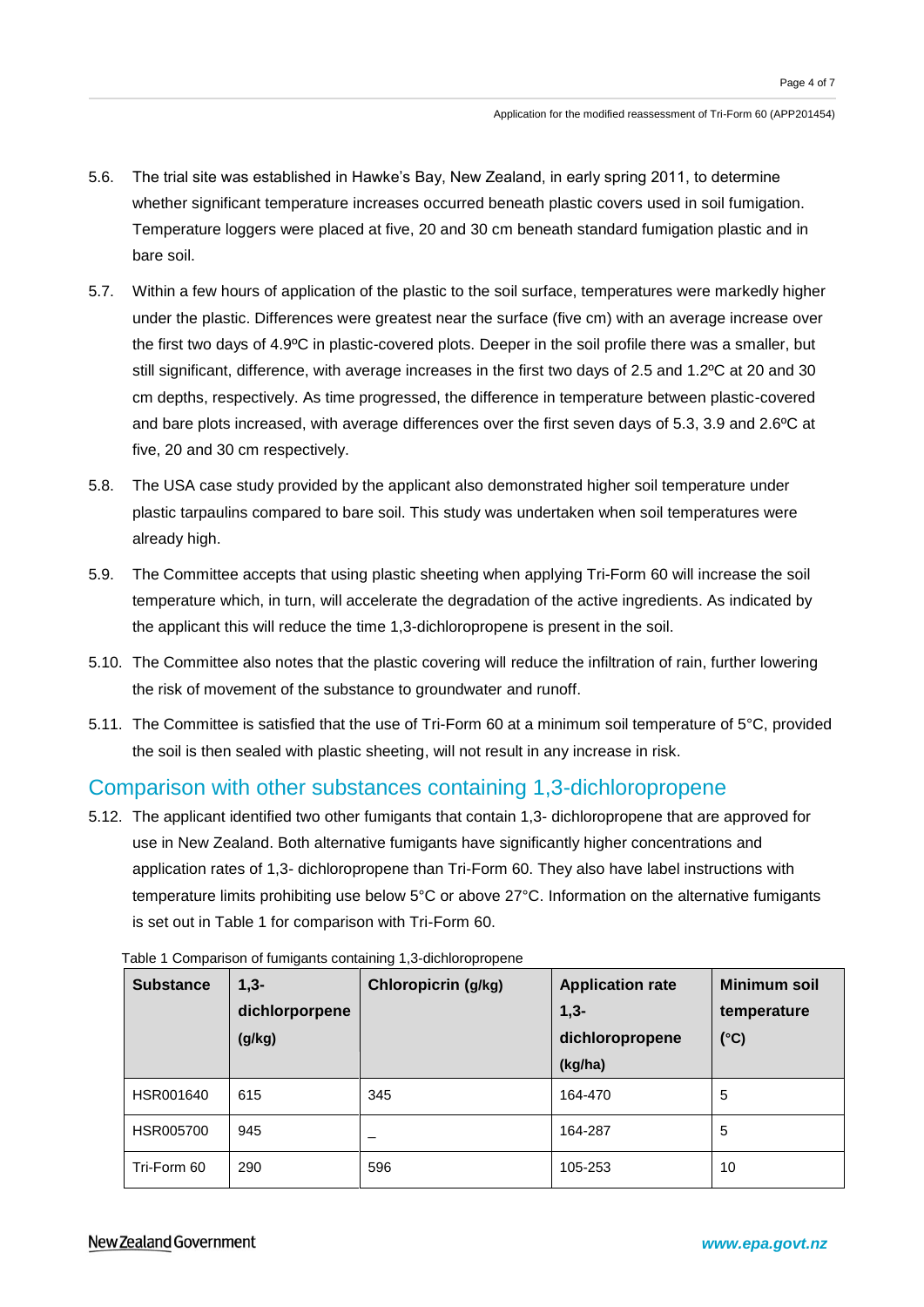#### **Benefits of modifying the controls**

5.13. Amending the controls, as requested by the applicant, will allow the use of Tri-Form 60 at soil temperatures of a minimum of 5°C. This will benefit growers as they will be able to have more flexibility about how they manage soil pests. It will also allow the use of the fumigant in more areas.

**Best international practices and standards for the safe management of hazardous substances**

- 5.14. The controls applied to Tri-Form 60 are based on the HSNO Regulations. These regulations specify a number of controls which manage the human health and environmental risks posed by hazardous substances throughout their lifecycles. These controls include the requirement for protective clothing and provision of appropriate information, disposal and emergency management requirements.
- 5.15. In addition, the Committee notes that the substance may be managed in accordance with HSNO COP 31 Control and Safe Use of Fumigants. This code of practice represents best practice and the standard for the safe management of fumigants in New Zealand and has been approved by the EPA as a recognised means of complying with HSNO controls.
- 5.16. The Tri-Form 60 (brand name Pic-Clor-60) label in the USA allows the application of this formulation at a minimum soil temperature of 4°C for both tarped and non-tarped applications. The application of 1,3-dichloropropene (Telone) in the USA is also allowed at a minimum soil temperature of 4°C.
- 5.17. The Committee notes that 1,3-dichloropropene has not been reapproved for use in the European Union (EU) following a full regulatory review, on the basis that the information available is in insufficient to meet EU regulatory requirements with regard to consumer exposure assessment and the environmental fate of the substance and its impurities (EC 2010)<sup>1</sup>. Particular concerns were identified with data gaps about the risks from groundwater contamination by the 1,3-dichloropropene, a metabolite, chloroacrylic acid and manufacturing impurities.
- 5.18. The Committee also notes that the United States Environmental Protection Agency (US EPA) plans to re-evaluate soil fumigants as a group beginning in 2013 as part of its registration review program. The US EPA may also consider additional mitigation measures during other regulatory reviews of 1,3 dichloropropene, should they occur.
- 5.19. If there are any changes related to the approval or controls in the USA, the EPA could use these as grounds for the reassessment of all substances containing 1,3-dichloropropene.

1

<sup>1</sup> EC 2010 Review report for the active substance 1,3- dichloropropene. European Health and Consumers Directorate General SANCO/10691/2010 final [http://ec.europa.eu/sanco\\_pesticides/public/index.cfm?event=activesubstance.detail](http://ec.europa.eu/sanco_pesticides/public/index.cfm?event=activesubstance.detail)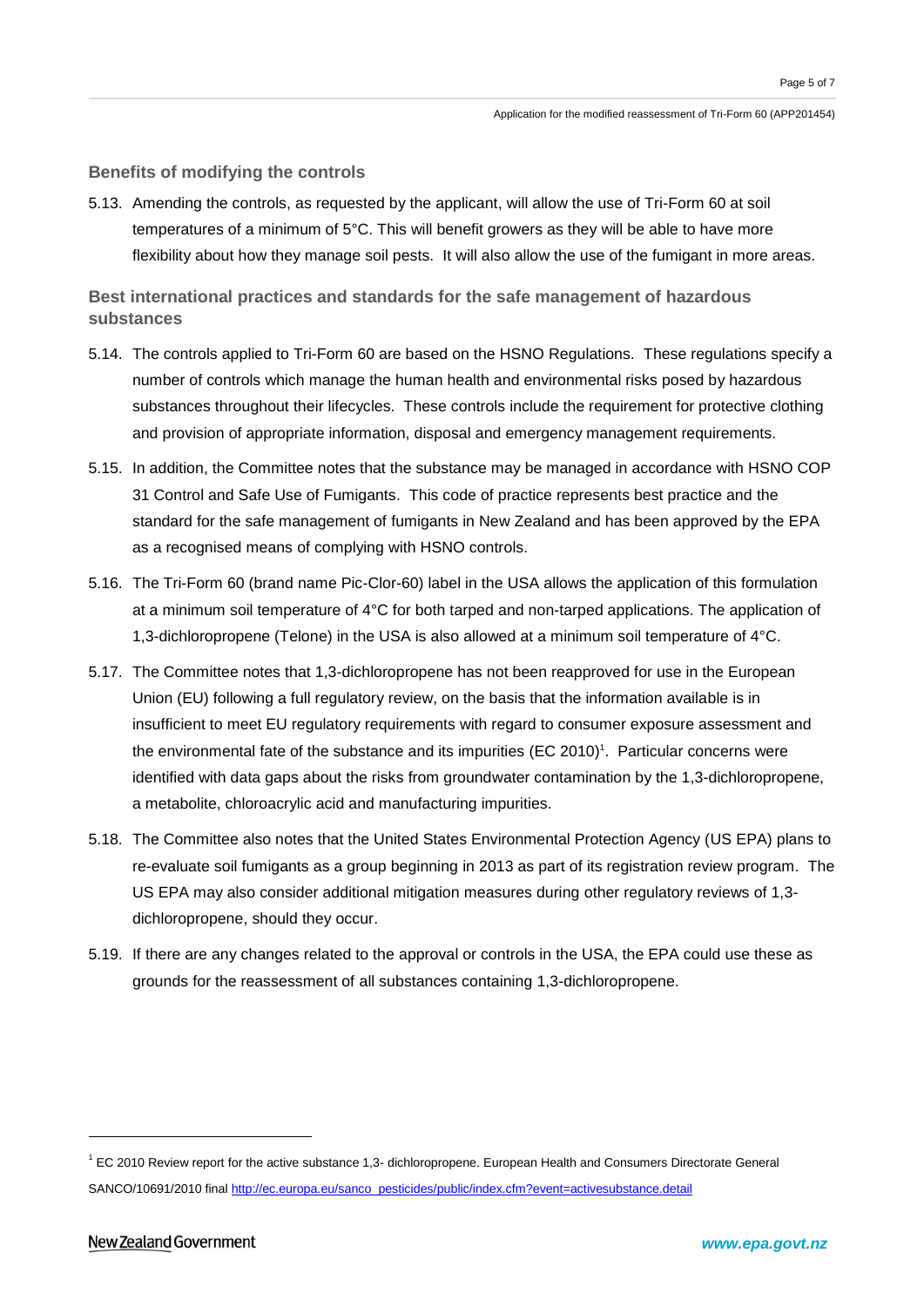#### Application for the modified reassessment of Tri-Form 60 (APP201454)

# 6. Conclusion

6.1. The Committee is satisfied that the increase in risk from using Tri-Form 60 at soil temperatures down to 5°C provided plastic sheeting is used to cover the soil are negligible. The Committee is also satisfied that there will be benefits for growers as they will be able to fumigate when soil temperatures are low improving their ability to manage soil pests.

### 7. Decision

- 7.1. The Committee is satisfied that the application meets the criteria for consideration under section 63A.
- 7.2. Having considered all the effects associated with the reassessment proposal and best international practices for the safe management of hazardous substances, the Committee considers that that minimum soil temperature for the application of Tri-Form 60 should be 5°C when the soil is to be covered with plastic sheeting.
- 7.3. The application for the modified reassessment of the hazardous substance, Tri-Form 60, is thus approved with changes to the controls as set out in Appendix A.

**Date:** 30 November 2012

**Shaun Ogilvie Chair, Decision Making Committee Environmental Protection Authority**